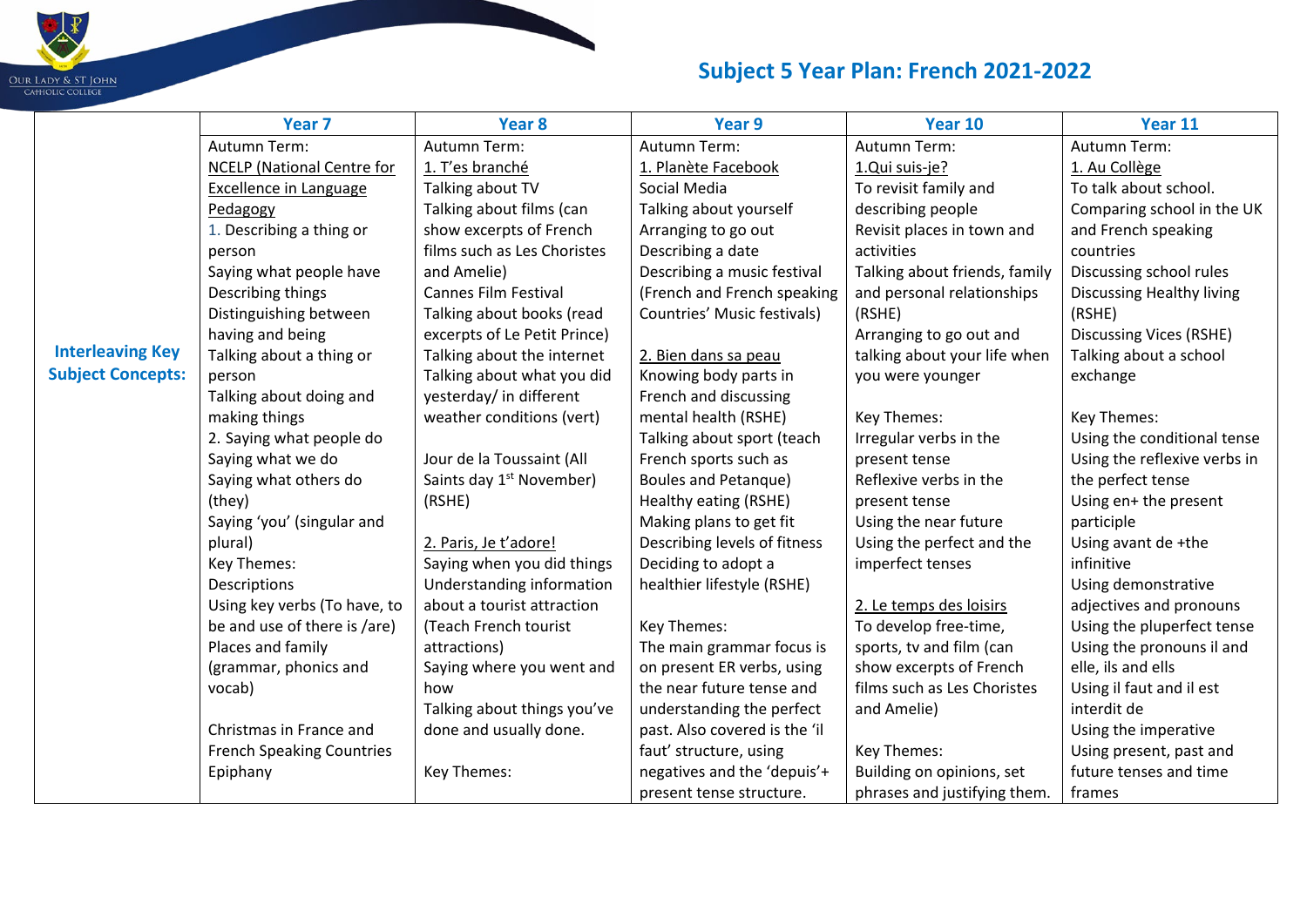

|                     | The main grammar focus is<br>on present ER verbs, using<br>opinions, adjectives, using<br>avoir and être, conjugation<br>of aller and faire, the<br>perfect tense and the use of<br>c'était.<br>Develop Christmas in France<br>and French Speaking<br>Countries<br>Epiphany<br><b>French Christmas Markets</b><br>(Trip opportunity) | Develop Christmas in France<br>and French Speaking<br>Countries<br>Epiphany<br><b>French Christmas Markets</b><br>(Trip opportunity) | To develop a range of past<br>tenses such as imperfect<br>and passé compose<br>Develop Christmas in France<br>and French Speaking<br>Countries<br>Epiphany<br><b>French Christmas Markets</b><br>(Trip opportunity) | 2. Bon Travail<br>Discussing jobs and work<br>preferences<br>Discussing career choices<br>Talking about plans, hopes<br>and wishes<br>Key Themes:<br>Revisiting Masculine and<br>feminine nouns and<br>adjectival agreements<br>Developing the imperfect<br>and the passé composé<br>tenses<br>Introducing the present<br>continuous.<br>Indirect object pronouns<br>Phrases with the imperfect<br>subjunctive<br>Future phrases.<br>Develop Christmas in France<br>and French Speaking<br>Countries<br>Epiphany<br><b>French Christmas Markets</b><br>(Trip opportunity) |
|---------------------|--------------------------------------------------------------------------------------------------------------------------------------------------------------------------------------------------------------------------------------------------------------------------------------------------------------------------------------|--------------------------------------------------------------------------------------------------------------------------------------|---------------------------------------------------------------------------------------------------------------------------------------------------------------------------------------------------------------------|---------------------------------------------------------------------------------------------------------------------------------------------------------------------------------------------------------------------------------------------------------------------------------------------------------------------------------------------------------------------------------------------------------------------------------------------------------------------------------------------------------------------------------------------------------------------------|
| <b>Assessment:</b>  | <b>Assessment:</b>                                                                                                                                                                                                                                                                                                                   | <b>Assessment:</b>                                                                                                                   | <b>Assessment:</b>                                                                                                                                                                                                  | <b>Assessment:</b>                                                                                                                                                                                                                                                                                                                                                                                                                                                                                                                                                        |
| Pre-requisite tests | Pre-requisite tests                                                                                                                                                                                                                                                                                                                  | Pre-requisite tests                                                                                                                  | Pre-requisite tests                                                                                                                                                                                                 | Pre-requisite tests                                                                                                                                                                                                                                                                                                                                                                                                                                                                                                                                                       |
| Weekly H/W          | Weekly H/W                                                                                                                                                                                                                                                                                                                           | Weekly H/W                                                                                                                           | Weekly H/W                                                                                                                                                                                                          | Weekly H/W                                                                                                                                                                                                                                                                                                                                                                                                                                                                                                                                                                |
| Cumulative test     | Cumulative test                                                                                                                                                                                                                                                                                                                      | Cumulative test                                                                                                                      | Cumulative test                                                                                                                                                                                                     | Cumulative test                                                                                                                                                                                                                                                                                                                                                                                                                                                                                                                                                           |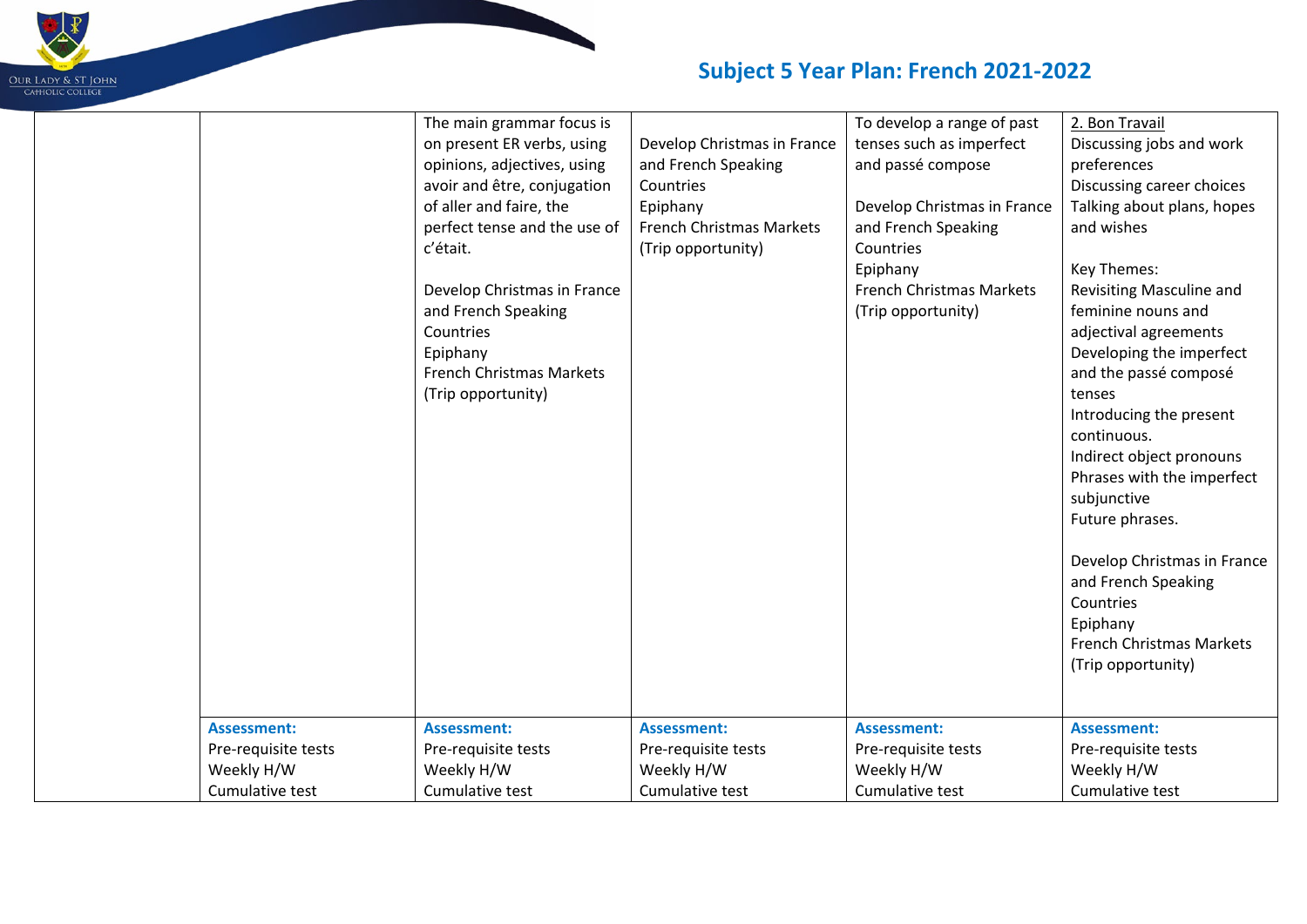

|                            |                              | Low stakes grammar quiz       | Past papers                   | Past papers                  |
|----------------------------|------------------------------|-------------------------------|-------------------------------|------------------------------|
|                            |                              |                               |                               |                              |
| <b>Spring Term:</b>        | Spring Term:                 | <b>Spring Term:</b>           | Spring Term:                  | <b>Spring Term:</b>          |
| 3. Saying how many there   | 3. Mon identité              | 3. À l'horizon                | 3. Jours Ordinaires, jours de |                              |
| are, numbers               | Talking about personality    | Describing jobs               | fêtes                         | 3. Un oeil sur le monde      |
| Describing people (family) | Talking about relationships  | Learning languages            | Discussing food and meals     |                              |
| Saying what people have    | (RSHE)                       | Saying what you used to do    | and shopping for clothes      | Discussing the weather and   |
| Saying what people do      | Talking about music (French  | Discussing the future and     | Describing your daily life    | natural disasters            |
| (sports)                   | Rap and current artists)     | past                          | Talking about food for        | Talking about protecting the |
| 4. Saying where people go  | Talking about clothes        | Talking about your job        | special occasions             | environment                  |
| (places)                   | (French Fashion)             |                               | Describing family             | Discussing ethical shopping  |
| Saying where people go     | Talking about your passion   | Fête de citron (Feb)          | celebrations                  | Talking about volunteering   |
| (countries)                |                              |                               | Describing festivals and      | Discussing big events        |
| Asking questions           | Fête de Mères (Mother's      | 4. Spécial vacances           | traditions (Carcasonne,       |                              |
| Using question words       | day in France)               | Discussing holidays           | Avignon, Music Festivals)     | Key Themes:                  |
| Talking about yourself, to |                              | Imagining holiday             |                               | Using the conditional        |
| and about someone else     | Carnaval in Nice             | adventures                    | Key Themes:                   | Understanding the simple     |
| Key Themes:                |                              | What you take on holiday      | Using Pouvoir and devoir      | future tense                 |
| Family and free time       | Lourdes (RSHE)               | Describing what happened      | Using the pronoun en          | Revising, recognising and    |
| Places and locations       |                              | on holiday                    | Asking questions in the tu    | forming the perfect and      |
| (grammar, phonics and      | 4. Chez moi, Chez toi        | Visiting a tourist attraction | and vous form                 | present tense                |
| vocab)                     | Describing where you live    |                               | Using venir de and the        | Revising and recognising the |
|                            | Describing your home         | Key Themes:                   | infinitive                    | imperfect tense              |
| Pâcques - Easter in France | Talking about meals          | The main grammar focus is     | Using a combination of        | Forming the simple future    |
| April 1st                  | Discussing what food to buy  | on the imperfect tense, use   | tenses                        | tense                        |
|                            | Talking about an event using | of modal verbs, using         |                               | Using modal verbs with 'on'  |
|                            | three tenses                 | masculine and feminine        | 4. De la ville à la campagne  | Understanding the passive.   |
|                            |                              | nouns, the pronoun 'y', the   | Describing a region (French   | Using emphatic               |
|                            | Key Themes:                  | conditional tense, reflexive  | regions)                      | Revise using three time      |
|                            | The main grammar focus is    | verbs, emphatic pronouns      | Talking about your town,      | phrases                      |
|                            | on adjectival agreement      | and using all three tenses.   | village or district           | Pronouns                     |
|                            | including irregular          |                               |                               |                              |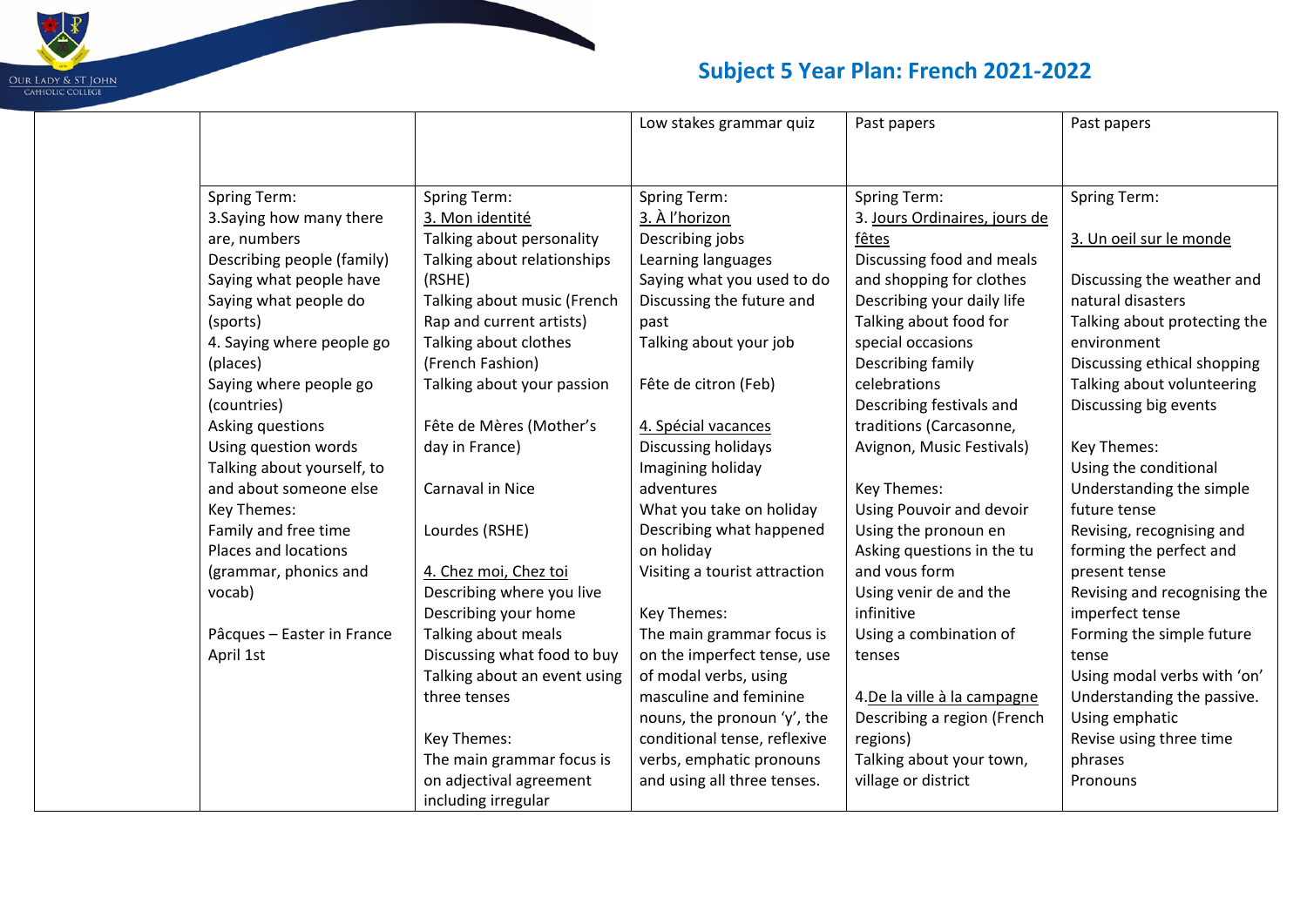

|                                                                                                     | adjectives and comparative<br>adjectives, reflexive verbs,<br>the present tense of 'venir',<br>the near future tense, using<br>a range of tenses and the<br>use of il faut + infinitive.<br>Pâcques - Develop teaching<br>Easter in France (RSHE)<br>April 1st | Pâcques - Develop teaching<br>Easter in France (RSHE)<br>April 1st                                               | Discussing what to see and<br>do<br>Asking questions using<br>quel/quelle/quels/quelles<br>Discussing plans and the<br>weather<br>Using the future tense<br>Describing community<br>projects<br>Key themes:<br>Using the pronoun y<br>Using negatives<br>Using the present, perfect<br>and future tenses | 4.De la ville à la campagne<br>Describing a region (French<br>regions)<br>Talking about your town,<br>village or district<br>Discussing what to see and<br>do<br>Asking questions using<br>quel/quelle/quels/quelles<br>Discussing plans and the<br>weather<br>Using the future tense<br><b>Describing community</b><br>projects<br>Key themes: |
|-----------------------------------------------------------------------------------------------------|----------------------------------------------------------------------------------------------------------------------------------------------------------------------------------------------------------------------------------------------------------------|------------------------------------------------------------------------------------------------------------------|----------------------------------------------------------------------------------------------------------------------------------------------------------------------------------------------------------------------------------------------------------------------------------------------------------|-------------------------------------------------------------------------------------------------------------------------------------------------------------------------------------------------------------------------------------------------------------------------------------------------------------------------------------------------|
|                                                                                                     |                                                                                                                                                                                                                                                                |                                                                                                                  | Pâcques - Develop teaching<br>Easter in France (RSHE)<br>April 1st                                                                                                                                                                                                                                       | Using the pronoun y<br><b>Using negatives</b><br>Using the present, perfect<br>and future tenses                                                                                                                                                                                                                                                |
| <b>Assessment:</b><br>Pre-requisite tests<br>Weekly H/W<br>Cumulative test                          | <b>Assessment:</b><br>Pre-requisite tests<br>Weekly H/W<br>Cumulative test<br>Fashion show                                                                                                                                                                     | <b>Assessment:</b><br>Pre-requisite tests<br>Weekly H/W<br>Cumulative test<br>Low stakes grammar quiz            | <b>Assessment:</b><br>Pre-requisite tests<br>Weekly H/W<br>Cumulative test<br>Low stakes grammar quiz<br>Past papers                                                                                                                                                                                     | <b>Assessment:</b><br>Pre-requisite tests<br>Weekly H/W<br>Cumulative test<br>Low stakes grammar quiz<br>Past papers<br>Speaking test                                                                                                                                                                                                           |
| Summer Term:<br>5. Asking questions<br>Using question words<br>Saying people do not do<br>something | Summer Term:<br>5. Quel talent?!<br>Talking about talent and<br>ambition                                                                                                                                                                                       | <b>Summer Term:</b><br>5. Moi dans la monde<br>Discussing rights (RSHE)<br>Discussing what's important<br>to you | <b>Summer Term:</b><br>5. Le grande large<br>To talk about what you<br>normally do on holiday,<br>describing a dream holiday,                                                                                                                                                                            | <b>Summer Term:</b><br>5. Le grande large<br>To talk about what you<br>normally do on holiday,                                                                                                                                                                                                                                                  |